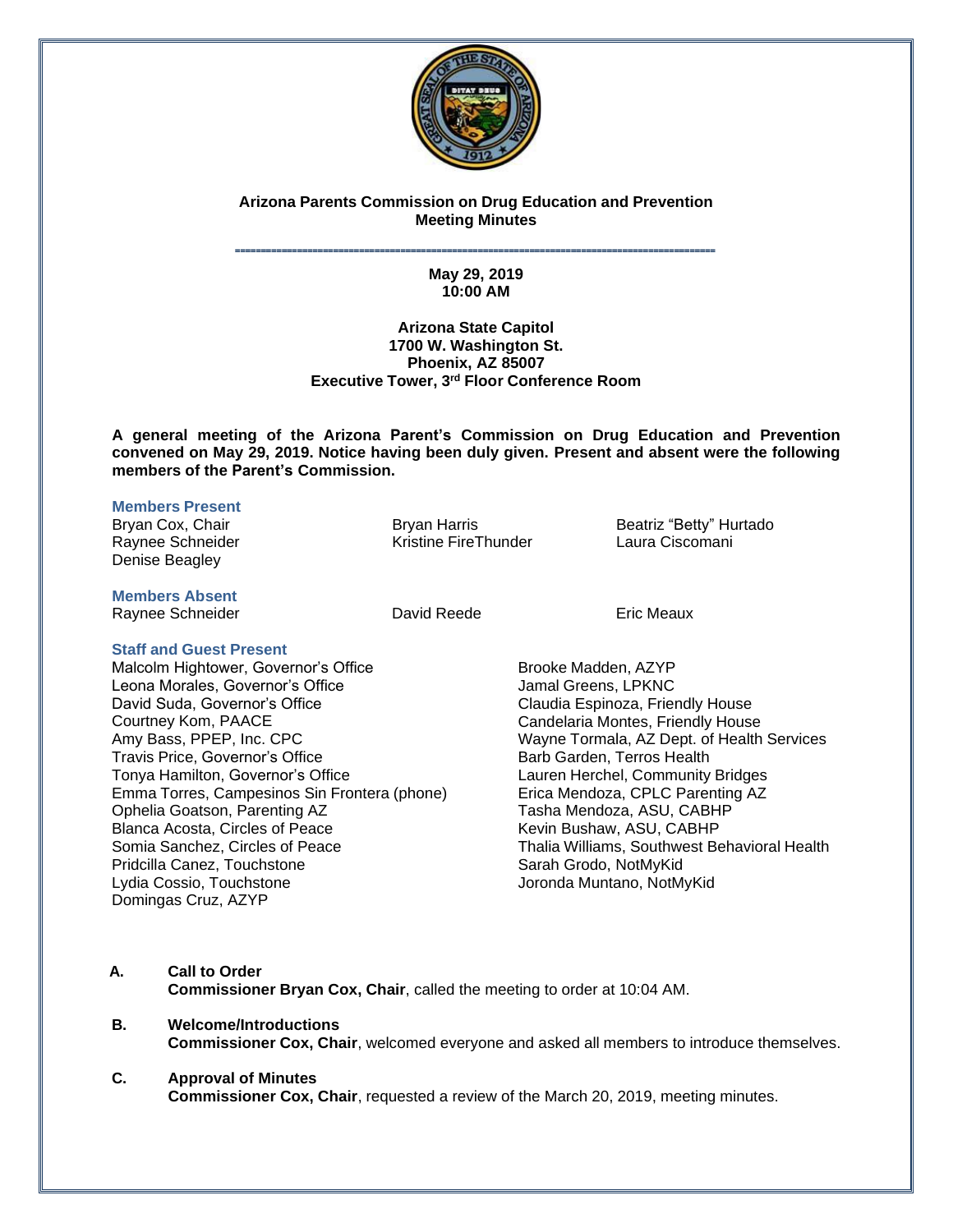**Commissioner FireThunder** made a motion to approve the minutes with the correction made to her name. The motion was seconded by **Commissioner Bryan Harris** and approved by all.

## **D. Executive Session**

**Commissioner Cox, Chair**, announced that the commission would be entering into Executive Session to discuss the budget and proposed awardees for the upcoming grant cycle that will start on July 1. **Commissioner Harris** made a motion to enter into Executive Session at 10:08 a.m. The motion was seconded by **Commissioner Beagley** and approved by all.

## **E. Public Meeting Reconvene**

**Commissioner Cox, Chair**, announced that the commission would enter their public meetingfollowing the Executive Session. **Commissioner Harris** made a motion to enter into Executive Session at 10:54 a.m. The motion was seconded by **Commissioner Hurtado** and approved by all.

#### **F. Discussion RFGA Budget and Timeline**

**Travis Price** provided an overview of the budget and said that his group would be reaching out to applicants this week for any budget or programmatic clarifications. He added that the goal was to put more money into the communities with this budget and that the application and review process for this grant was very competitive. The goal was to be able to fund as many programs as possible with the funding allowed.

- **Chairman Cox** asked for a motion to approve list of proposed awardees as presented. **Commissioner Hurtado** made a motion to approve. **Commissioner Ciscomani** seconded that motion. **Commissioner Harris** abstained from voting citing a conflict of interest. The motion was approved by all voting commissioners.
- **Chairman Cox** asked for a motion to approve the budget as presented. **Commissioner FireThunder** made a motion to approve. **Commissioner Harris** seconded that motion. **Commissioner Beagley** abstained from voting citing a conflict of interest. The motion was approved by all voting commissioners.

## **G. Arizona Department of Health Services Anti-Vaping Campaign**

**Commissioner Cox, Chair**, introduced Wayne Tormala, Chief of the Bureau of Tobacco & Chronic Disease. Mr. Tormala shared that vaping oftentimes will hook teens on Nicotine even though they have never smoked a cigarette. With the recent trending of vaping, it is still too early to know the longterm effects that it has on the young developing brain. Yet, many still believe that it is harmless.He added that the Arizona Attorney General's Office conducts stings to crack down on the sales of vaping products to teens. Of those tested, 97% contain very large amounts of Nicotine. He added that the Centers for Disease Control have listed vaping as a major heath concern and has not approved vaping as a tobacco cessacian device. He passed around three vaping devices that look like everyday items that one would carry- an asthma inhaler, a lipstick case, and a small discrete cartridge that could easily be hidden. He said that in the recent Arizona Youth Survey, 50% of youth surveyed said that have tried vaping at least once. 20% of the youth surveyed said that they vape daily. Tormala added that males tend to vape more than females. He showcased the Facts Over Flavor Campaign to help curb teen vaping. He showed several clips that are currently running on social media. The agency tracks the analytics of the ads to gauge their reach and to keep the messaging fresh.

- **Commissioner Cox** asked if they also saw THC and CBD oils in the sting tests. **Tormala** said that there have been cases where the vaping devices have been used for other drugs.
- **Commissioner FireThunder** asked about the effects of Vaping and if it can produce "popcorn lung." **Tormala** said that it is quite possible, but vaping is so new; there is not a lot of health data out on it.
- **H. Yavapai College Collegiate Recovery Program**